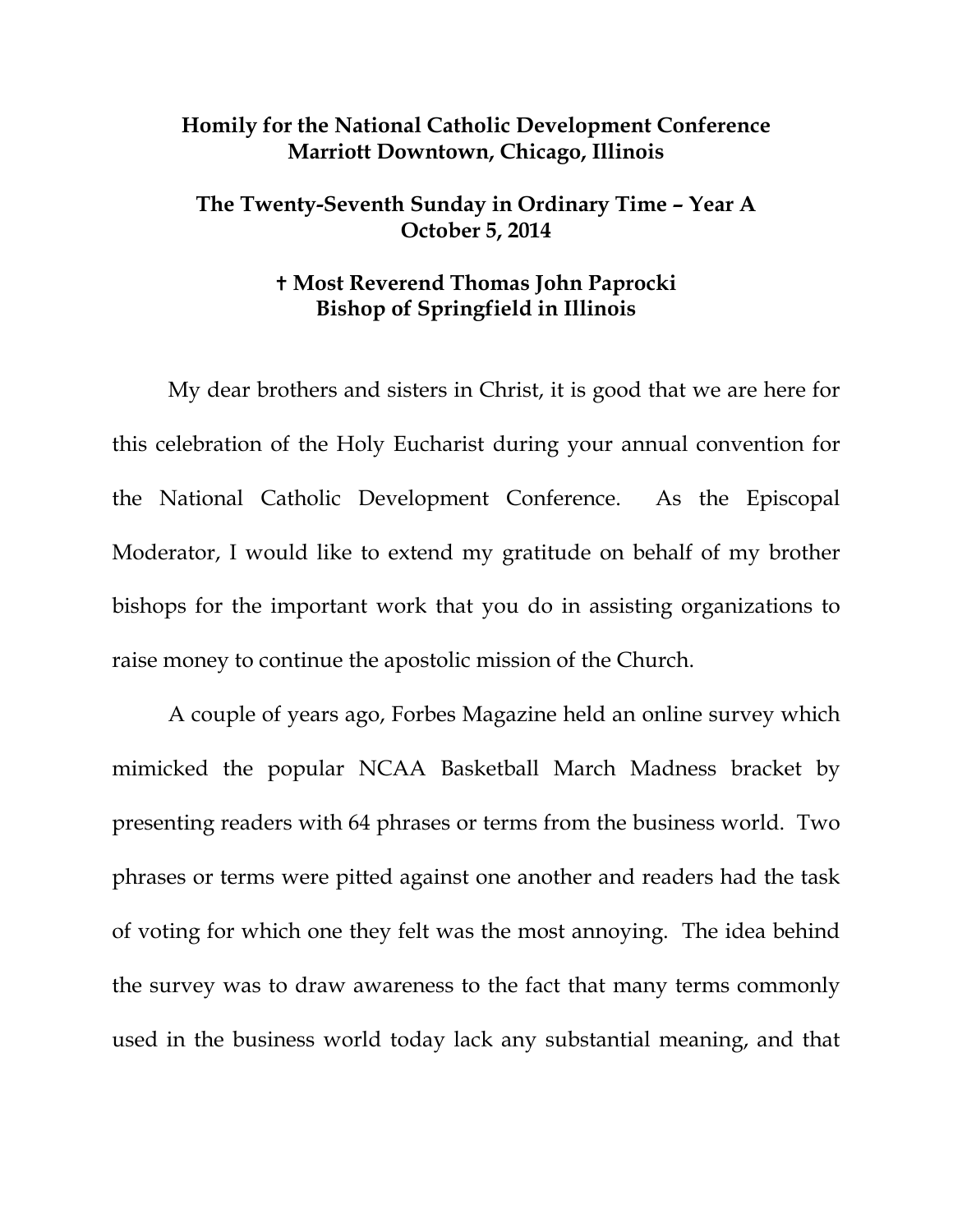the people use them "as a substitute for thinking hard and clearly about their goals and the direction that they want to give others."1

 Some of the competition includes phrases such as "core competency", "bleeding edge", and "best practices." At the end of the competition, the 'winner' of the most annoying phrase of business jargon was: "drinking the Kool-Aid," an expression which "means to blindly accept something, such as a company's 'mission statement.'" This survey reflects a reality that affects more than just the business world, but touches every walk of life where the vocabulary used for some area can be used in a way that it is not understood or no longer relevant. The Church is no exception.

 I am certainly not trying to suggest that certain phrases or terms used in the Church are to be considered annoying or meaningless, but there is a tendency to use some of those expressions in ways that leave people with a lack of clarity as to what is really being expressed. One of the most popular phrases being used in the Church today is the 'New Evangelization.' This phrase really began with some of the ideas found in the documents of the Second Vatican Council. The topic was built upon by Pope Paul VI, and it was Pope St. John Paul II who is credited for putting meat on the term. He described the New Evangelization as the centuries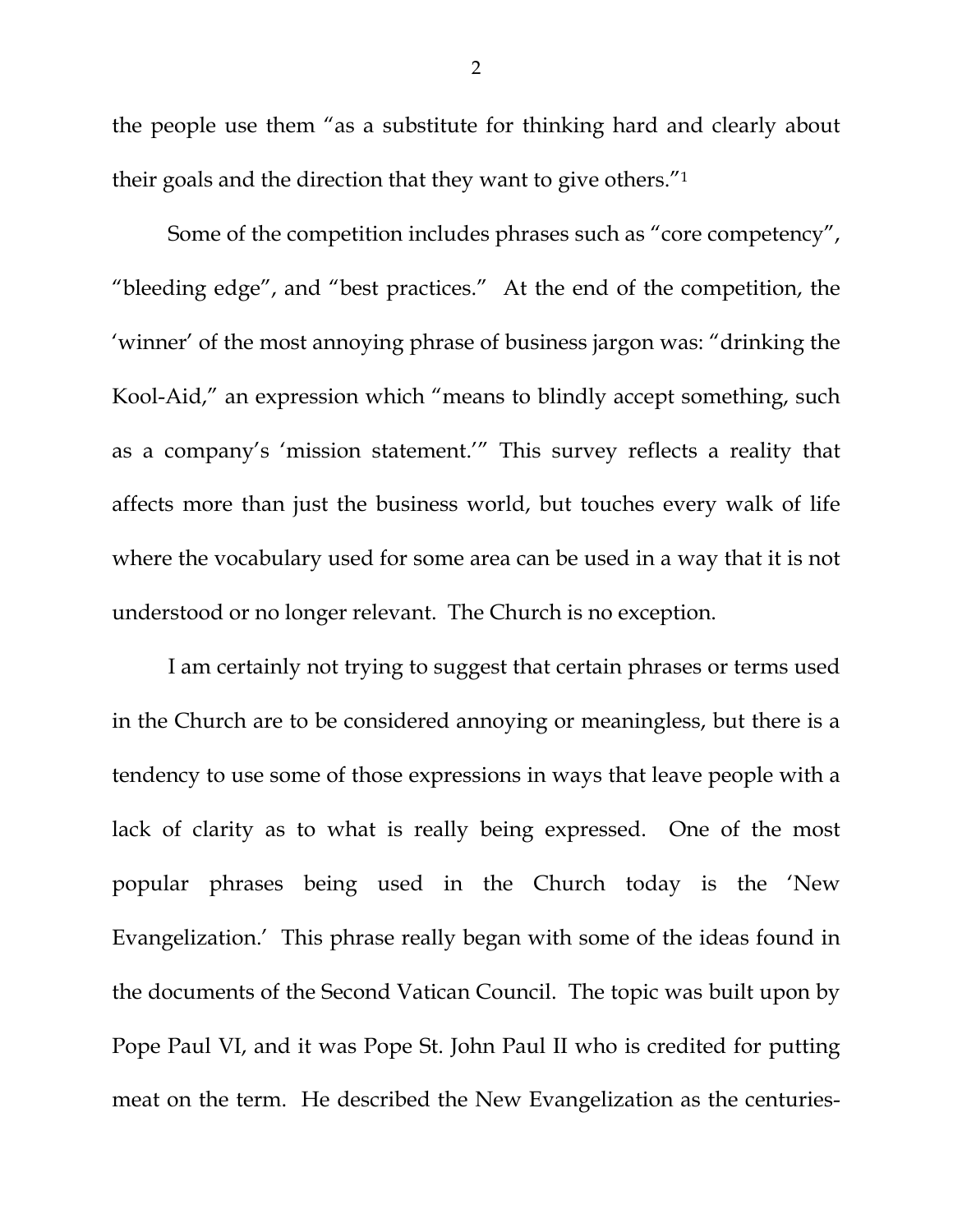old work within the Church of spreading the Good News to all people, but undertaken in the new millennium in a way that is "new in its ardor, methods and expression."2

 Pope St. John Paul II's successors have continued to stress the importance of the Church engaging in this task of the New Evangelization. One of the challenges that we face in using this term, though, is that many people find it hard to grasp the actual meaning of the phrase. Those familiar with theology are indeed comfortable with the meaning, but many who do not necessarily have a significant amount of theological training find this expression difficult to understand.

 As I have been reflecting on this, I have begun to suggest that another way of speaking about this important work of the Church is to use a more accessible term. The term that I suggest as an alternative is growth. Growth is at the center of evangelization. The spreading of the Good News is meant to touch the lives of all people, wherever they may be, in accord with the Great Commission given by Christ to His Church when He told His Apostles to "go, therefore, and make disciples of all nations" (Matthew 28:19).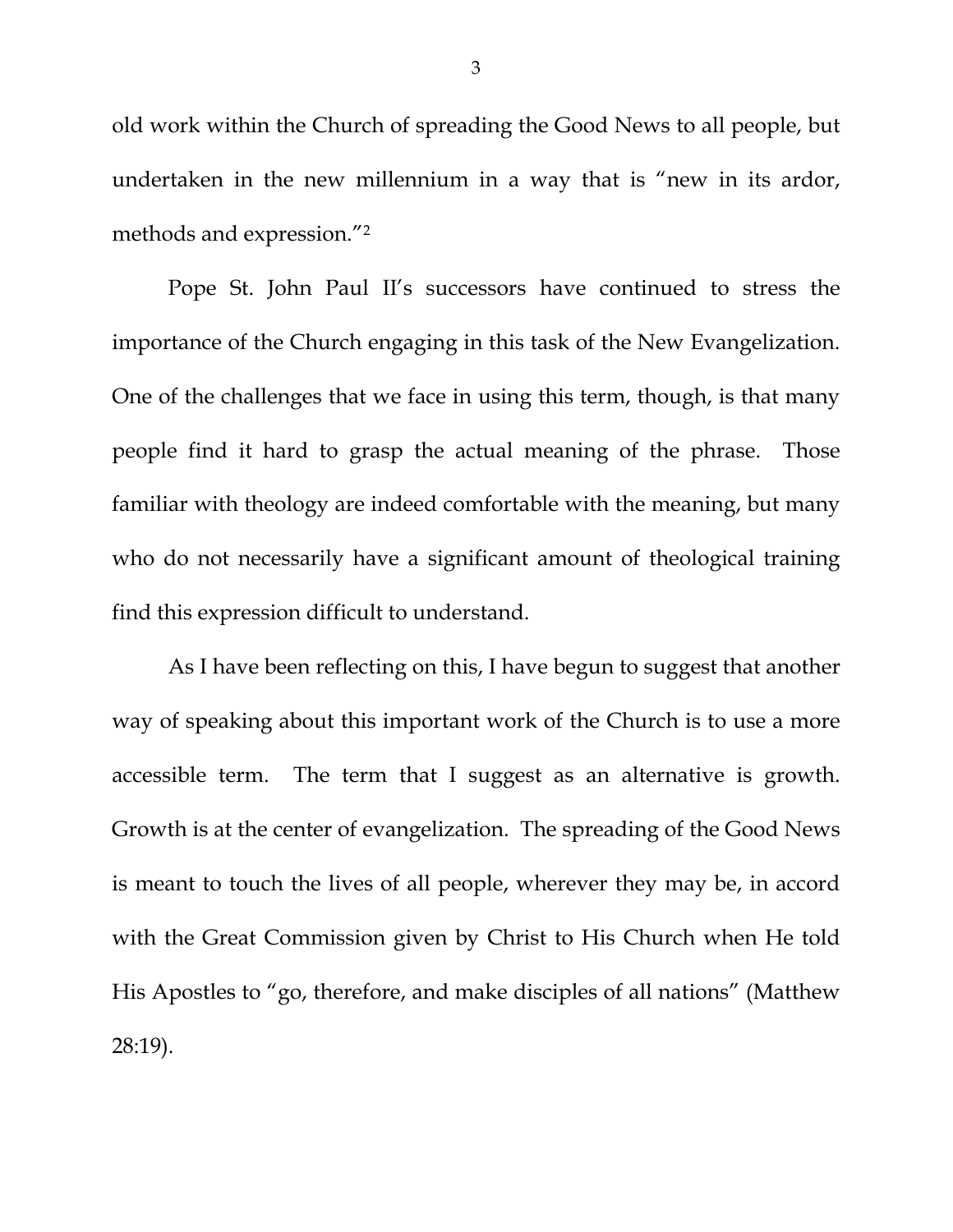The growth envisioned by the New Evangelization is more than just quantitative. Equally as important is the qualitative growth that the Lord expects from His Church. He has entrusted the Holy Spirit to her to assist her in continuing to discover the wonderful riches of our Catholic faith and how those truths can lead us to experience lives of greater peace and happiness in this world as we look forward to the fullness of life in the Kingdom of Heaven.

 In our readings for today's Mass, we find a helpful reflection on the growth desired by Christ for His Church. The image of the vineyard is one that represents the Kingdom of God. Already in the Old Testament, God was giving the people of Israel the opportunity to cooperate with His plan to restore fallen humanity back to its original holiness. The people, however, under the direction of their leaders, rejected this opportunity and thus fell farther away from God.

 The Gospel parable speaks specifically of the great lengths to which the Lord went in order to get His message across. Jesus speaks of the servants sent to the vineyard to collect the produce, only to be rejected by the tenants. These servants represented the prophets of the Old Testament who communicated the truth of God's plan to the leaders, but whose

4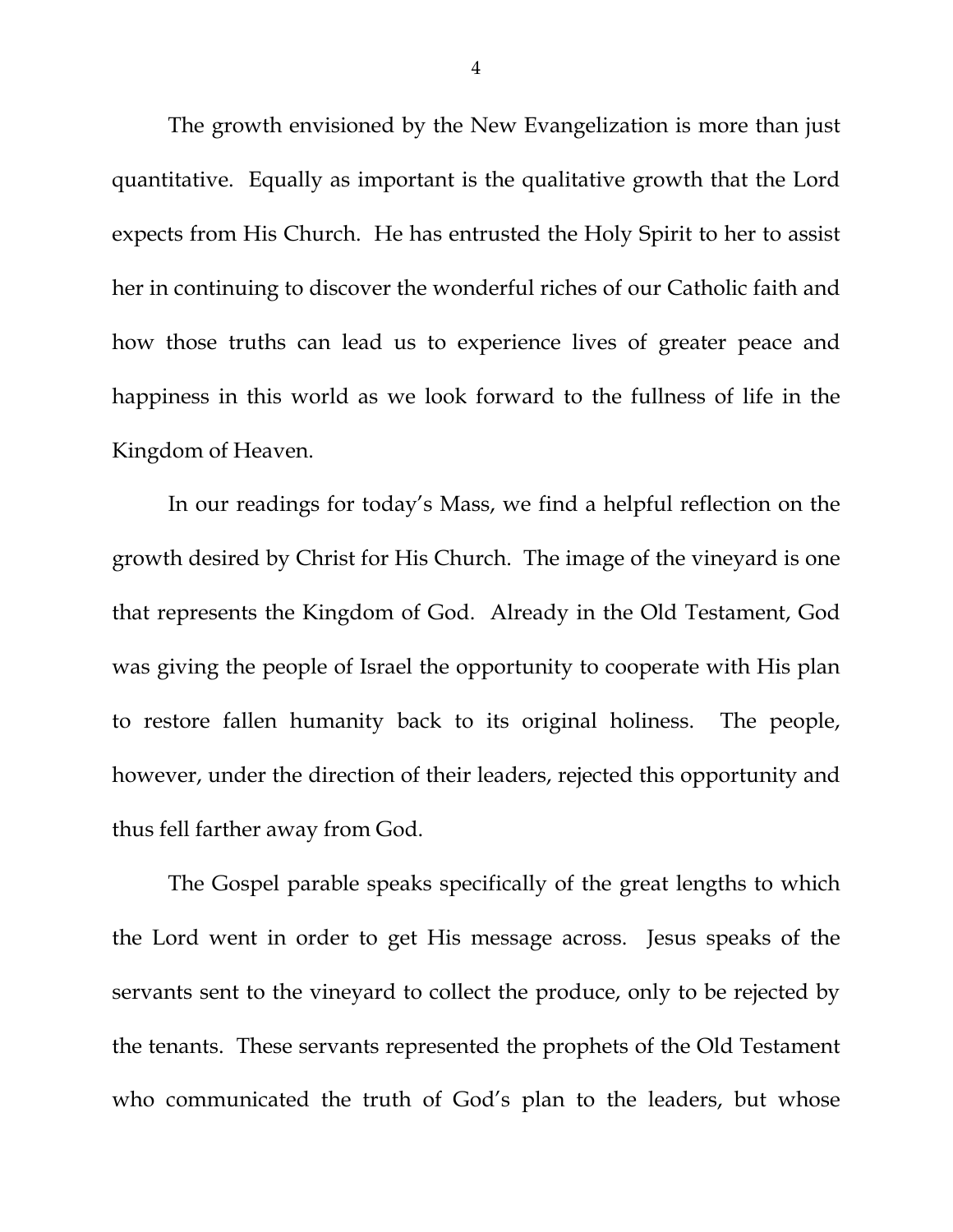message was ignored. Finally, the owner of the vineyard sent his son, who represents Christ, thinking that they would respect Him, the Incarnation of Truth. Instead, they killed Him and remained far from God.

 Jesus concludes the parable by telling the leaders of Israel that what was originally meant for them would be taken away and handed over to tenants who would take care of the vineyard and produce the fruits expected. These new tenants were the Apostles and the vineyard entrusted to them was the Church, which is the "initial budding forth"3 of the Kingdom, a kingdom that is meant to grow toward its completion in the glory of Heaven. At the heart of the New Evangelization, then, is this notion of growth in every way, quantitative and qualitative.

 One aspect of growth that is often not given much attention is that topic which is at the center of what many of you do, that is, the work of raising money to support various programs that are a part of the life of the Church. There is a misconception that fundraising is not an important part of evangelization because the initial evangelist, Jesus Christ Himself, did not spend time asking people for money. While this may be true, He did speak quite a bit about the proper use of money, particularly with regards to not turning it into an idol<sup>4</sup> and using it to help the least among us.<sup>5</sup> The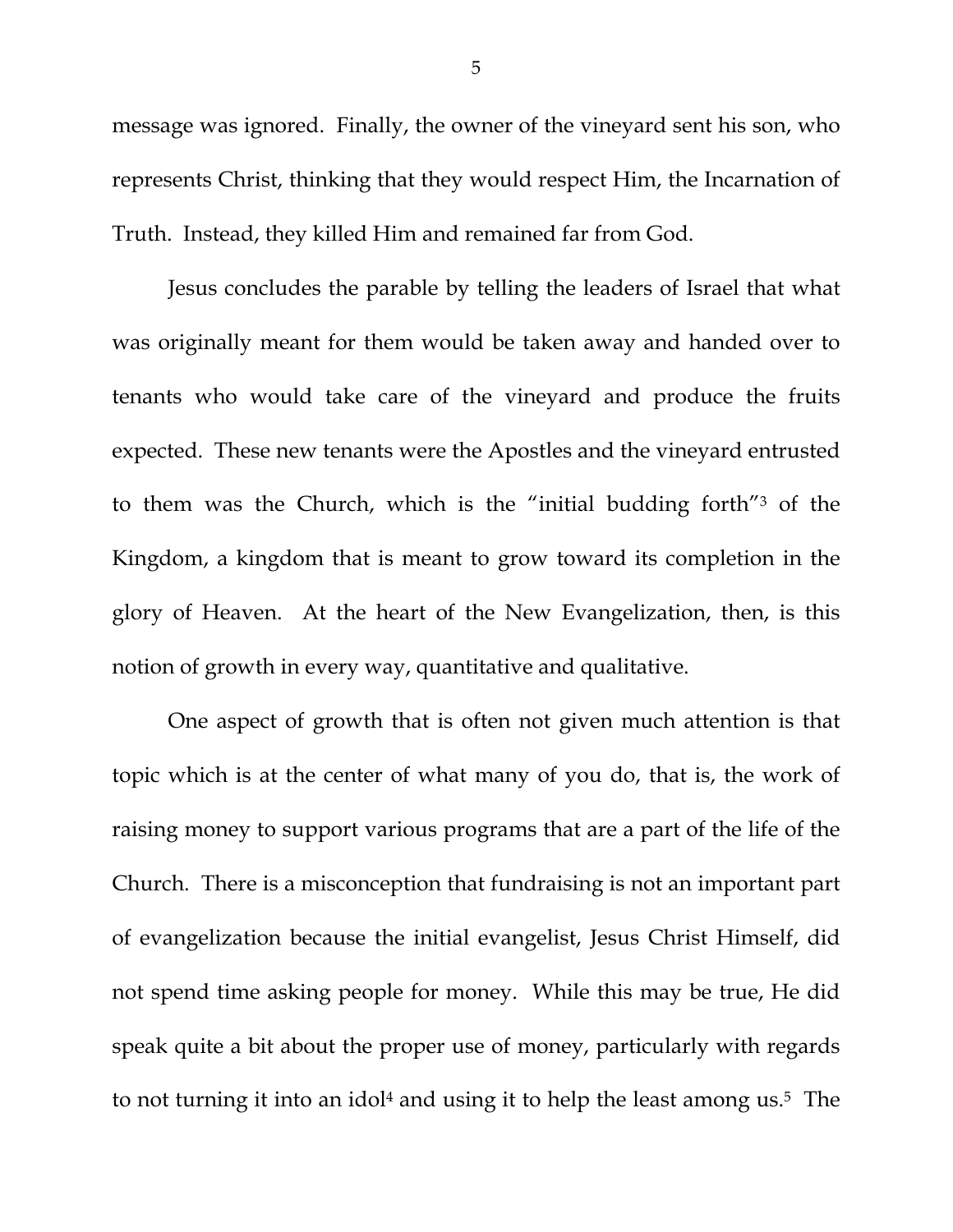challenge we face, then, is how to connect the use of money with the overall picture of the message of growth in the Church.

 In his short book on the spirituality of fundraising, Henri Nouwen offers a helpful suggestion when he writes that "[f]undraising is a very concrete way to help the Kingdom God come about."6 When seen from this perspective, it becomes much clearer how the topic of money fits into the equation of growth in the Church. Money is a concrete way of promoting growth qualitatively by making possible the work of those who bring the Good News to the corners of the world on behalf of the Church, whether in person, or through other mediums. Money also contributes to the qualitative growth of the Kingdom by providing quality services to provide education, health care, and assistance for the poor in various ways.

This is, of course, more than just about wording our appeals so that they reflect this important connection between fundraising and helping bring about the Kingdom of God. It has to be paired with the related topic of stewardship, which reminds us that everything that we have, including our money, is a gift that has been bestowed upon us by the ever-generous God. In gratitude for those blessings, we are then invited to share those gifts with others out of love for God and our neighbor. As we hear in the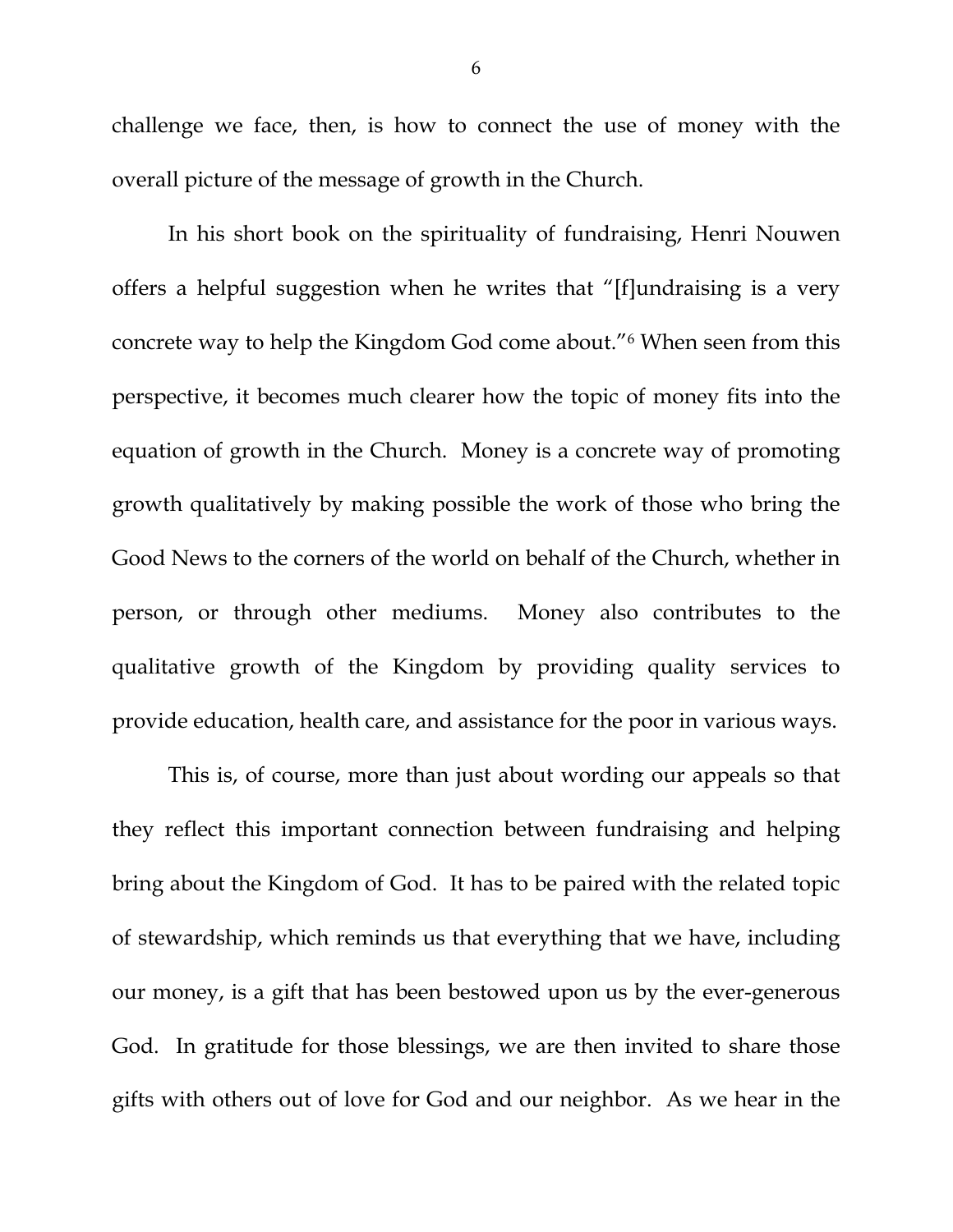Gospel, this is not so much a suggestion as it is an expectation of those laborers in the vineyard who have been entrusted with the task of bringing forth fruit for the Kingdom of God.

 The connection between money and the building of the Kingdom is also helpful in evaluating programs that are being proposed and which are in need of funding. The question should always be asked: "Is this project a part of the building up of the Kingdom?" If, after prayerful consideration, the answer is 'yes', then we can have confidence in inviting people to contribute to that program as a way of building up the Kingdom. If the answer is 'no', then we have an obligation to raise a red flag and reconsider the vision of the project. Trying to mask such programs as working for the building of the Kingdom when they are not is untruthful and poor stewardship of the mission entrusted to us.

In the end, since stewardship and building the Kingdom of God is based on the cornerstone of friendship with Jesus, I would like to close my homily with a song called, "I am a friend of God," written by Israel Houghton. The scripture that is the basis of this song is John 15:15, where Jesus says, "I no longer call you servants, because a servant does not know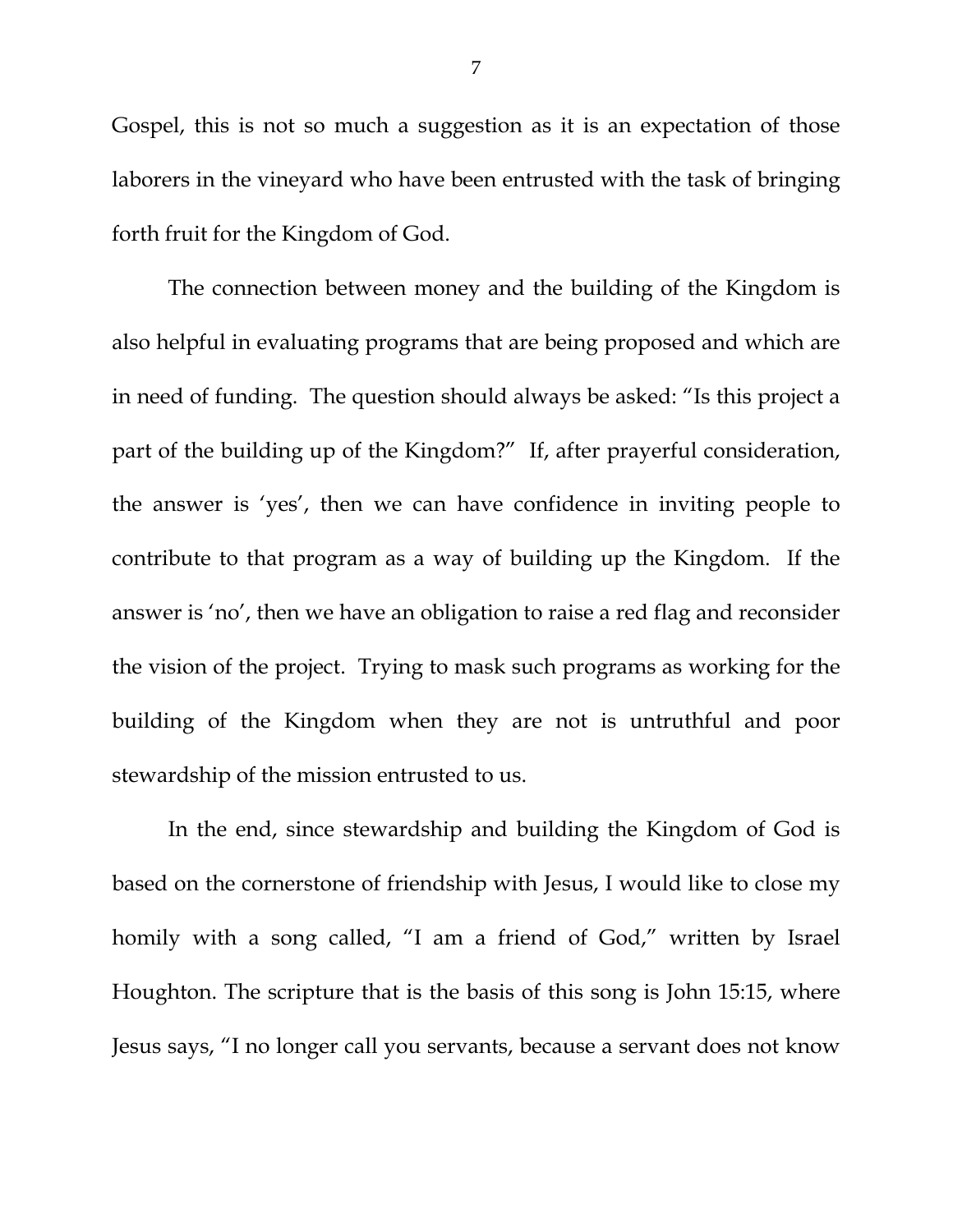his master's business. Instead, I have called you friends, for everything that I learned from my Father I have made known to you."

> Who am I that You are mindful of me? That You hear me When I call? Is it true that You are thinking of me? How You love me It's amazing \* \* \* I am a friend of God I am a friend of God I am a friend of God He calls me friend \* \* \* God Almighty Lord of glory

You have called me friend